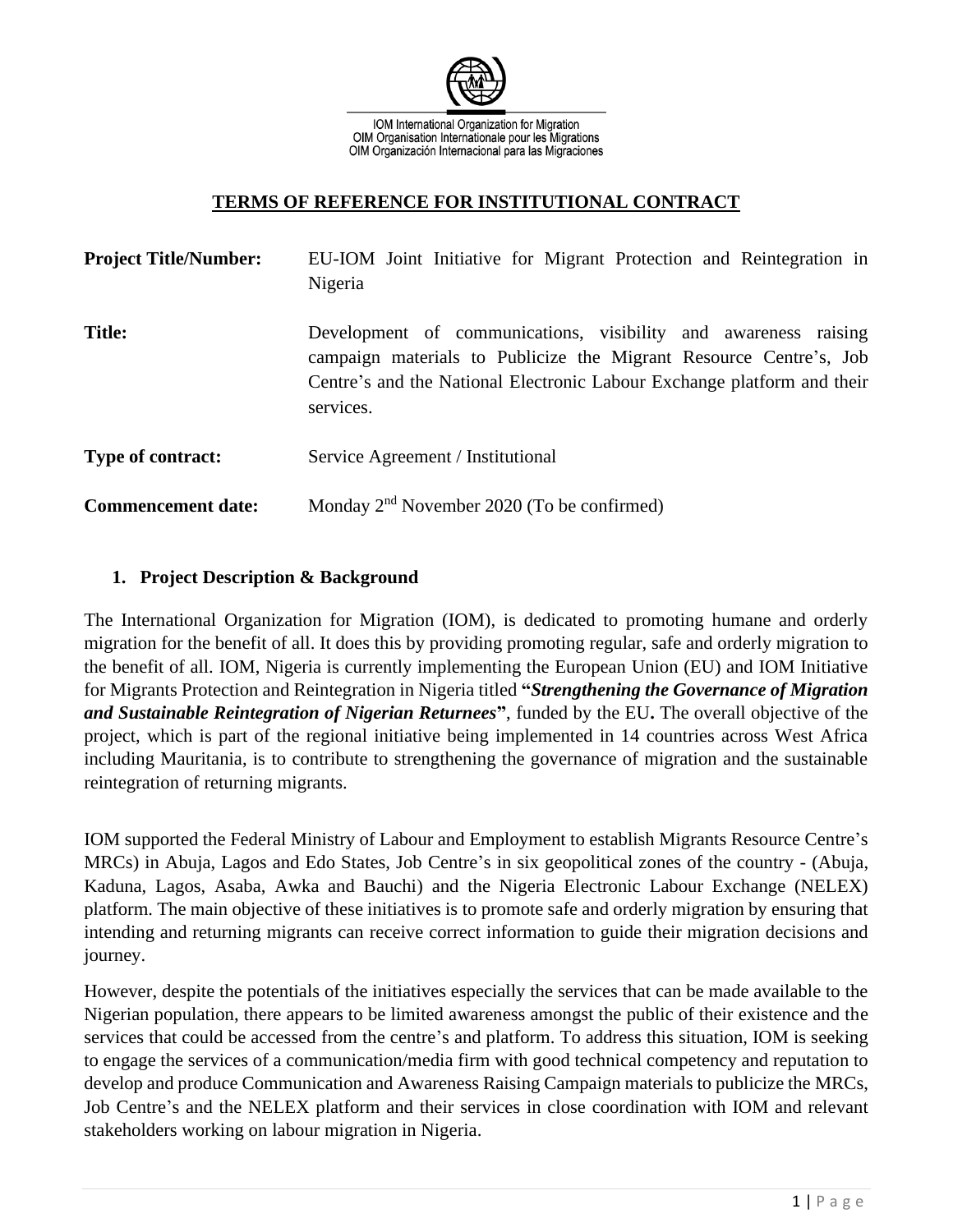## **2. TASKS TO BE PERFORMED UNDER THIS CONTRACT:**

- i. Consult with relevant staff of IOM and FMLE to identify the type of Awareness Raising Campaign materials to be developed to publicize the MRCs, Job Centre's, the NELEX platform and their services.
- ii. Develop and produce the identified Communication and Awareness Raising Campaign materials such as posters, brochures/flyers, stickers, banners, factsheets and toolkits for the MRCs, Job Centre's, NELEX platform and their services.
- iii. Develop and produce 45-second script in English and pidgin to be used as jiggles and video to publicize the MRCs, Job Centre's and NELEX Platform and their services on radio and on social media platforms.
- iv. Present sample copies of the Communication and Awareness Raising Campaign materials produced to members of the Technical Working Committee at a National Workshop for inputs, recommendations and validation.
- v. Produce final approved IEC materials in consistency with IOM quality standards.
- vi. Submit the electronic version of the files in an editable version.

### **3. Deliverables**

- i. Within three days of signing the contract, present an inception report reflecting a creative brief of the proposed Communication and Awareness Raising Campaign materials. The report should provide details on methods and tools to be used and the work plan.
- ii. Draft report on developed Communication and Awareness Raising Campaign materials.
- iii. A final report and adequate samples of Communication and Awareness Raising Campaign materials for production.
- iv. Submit a final Communication and Awareness Raising Campaign materials in hard copies and PDF in working file format to IOM.

# **4. Selection Criteria**

Applicants will be required to submit proposals along with copies of sample of Communication and Awareness Raising Campaign materials previously produced. The proposals and samples shall be evaluated based on the Quality-Based Evaluation. Each proposal should contain both technical and financial narratives in sealed envelopes. Upon evaluation of all received proposals, negotiations shall be done with the highest-ranking applicant.

# **5. Institutional Arrangement**

The institutional contract would be implemented under the overall supervision of the Programme Manager (MM) and the direct supervision of the National Programme Officer, and in coordination with the National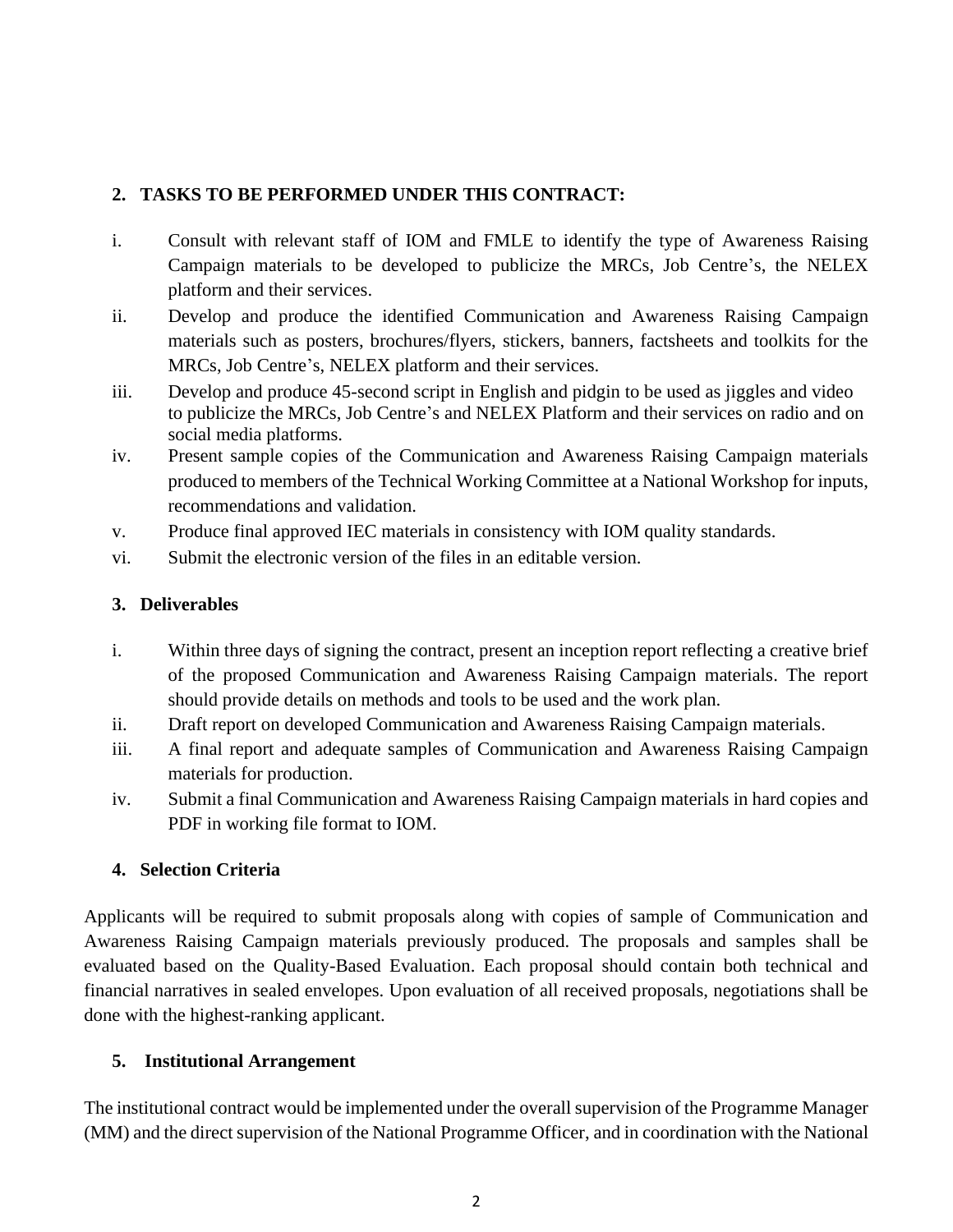Project Officer, Labour Migration and Diaspora and the Labour Migration and Human Development (LHD) unit based in Abuja, Nigeria.

The implementation of the contract would be monitored by IOM staff members who will provide quality assurance throughout the process.

#### **6. Duration of the Contract and Payment**

- i. 30 working days commencing from, Monday  $2<sup>nd</sup>$  November to Friday 11<sup>th</sup> December 2020. **(To be confirmed)**
- ii. The agreed contract fee under this contract will be paid based on completion of tasks, and will be paid as below:
	- a. 30% of the Service Fee will be paid after the submission of inception with details on methods and tools to be used and the work plan.
	- b. 50% of the Service Fee will be paid upon review and validation of the Communication and Awareness Raising Campaign materials by members of the Technical Working Committee.
	- c. 20% of the Service Fee will be paid upon approval of final report and submission the final Communication and Awareness Raising Campaign materials in hard copies and PDF in working file format to IOM.

## **7. How to Apply**

Interested firms are invited to submit the following: -

- i. A formal proposal from PR/Communication/Media agencies or companies with at least 5 years practical experience in carrying out assessments, trainings and developing and implementing communication and visibility plans and programmes;
- ii. CV of the technical members of the team with the lead having a minimum of an Advanced University degree from an accredited academic institution preferably in communication/media, journalism, digital marketing or related fields; Minimum of 10 years professional experience in managing communications or PR work; 5 to 7 years of progressive experience in PR agency or company, including practical experience in developing and implementing communication and visibility plans and programmes;
- iii. Strong understanding of migration issues;
- iv. Excellent communication skills in English (oral and written);
- v. Good knowledge of publishing process and experience in graphic software packages;
- vi. Ability to deliver timely and high-quality results under tight deadlines;
- vii. Excellent coordination skills, and an ability to follow instructions, work under pressure as a part of a team, or independently is required;
- viii. Excellent attention to details;
- ix. Demonstrated experience working with a variety of stakeholders is also required;
- x. Experience working with the United Nations or other International Organizations;